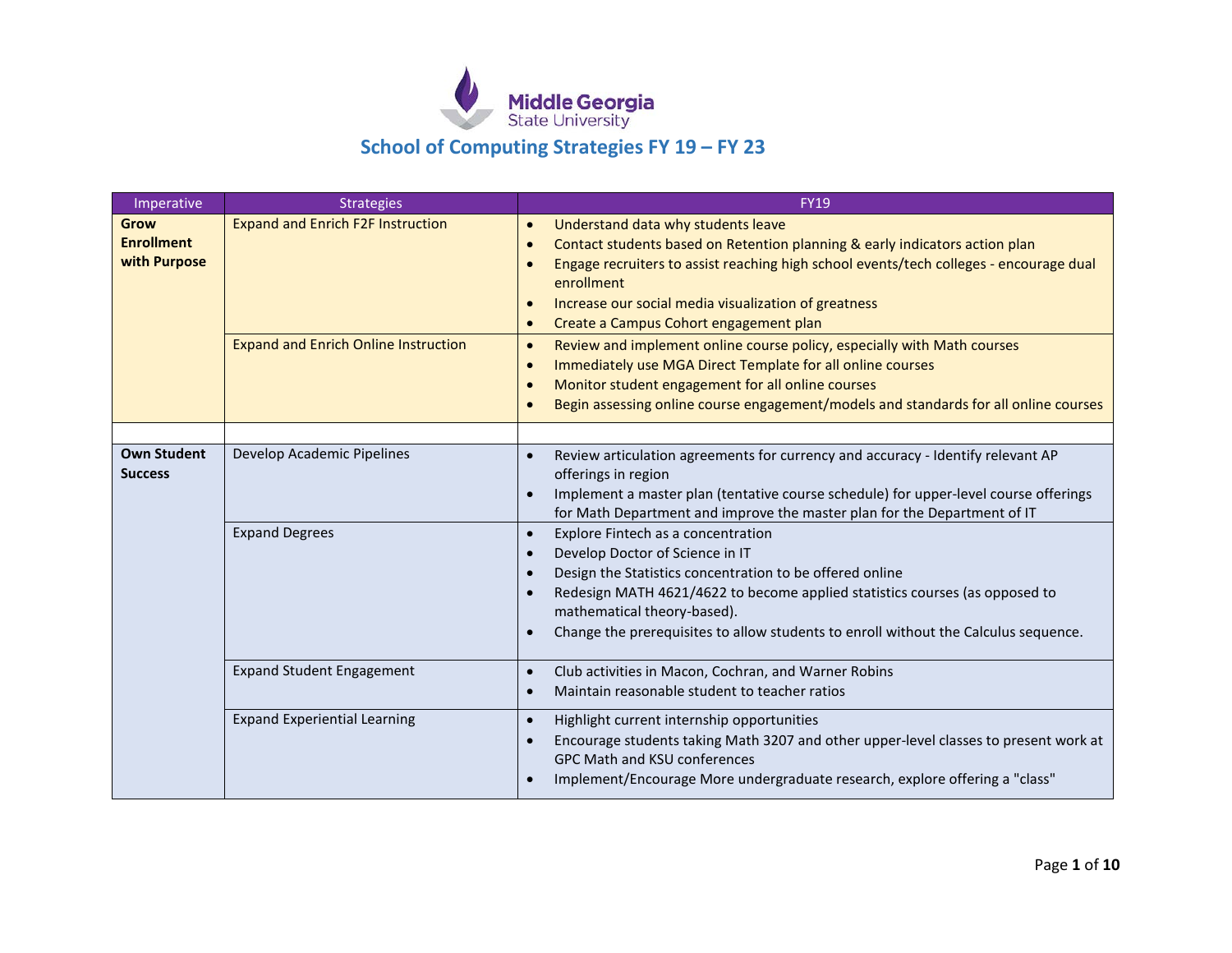

| Imperative                            | <b>Strategies</b>                                                                                                                                                                                                                                                                    | <b>FY19</b>                                                                                                                                                                                                                                                                                                     |
|---------------------------------------|--------------------------------------------------------------------------------------------------------------------------------------------------------------------------------------------------------------------------------------------------------------------------------------|-----------------------------------------------------------------------------------------------------------------------------------------------------------------------------------------------------------------------------------------------------------------------------------------------------------------|
| <b>Build Shared</b><br><b>Culture</b> | Attract, develop, and retain talent                                                                                                                                                                                                                                                  | Improve the advertising for faculty positions and speed up the process when required<br>$\bullet$<br><b>Offer Competitive Salaries</b>                                                                                                                                                                          |
|                                       | <b>Cultivate Engagement</b>                                                                                                                                                                                                                                                          | Host social gatherings and luncheons<br>$\bullet$                                                                                                                                                                                                                                                               |
|                                       | <b>Elevate University and Region</b>                                                                                                                                                                                                                                                 | Create the Center for Software Innovation (CSI)<br>$\bullet$<br>STEM camps (IT & MATH)<br>$\bullet$<br>Industry and local area outreach<br>$\bullet$<br>Outreach events involving: dual enrollment high school visits, senior centers, Girl<br>Scouts, IT and Computing Seminars; Academic Cybersecurity Summit |
|                                       |                                                                                                                                                                                                                                                                                      |                                                                                                                                                                                                                                                                                                                 |
| <b>Building Key</b><br>Partnerships   | TCSG Schools: create pathways for new<br>articulation agreements, support and<br>nurture existing agreements<br>Maintain alumni connections<br>STEM partnership with Natural Sciences<br>Reach out to military/international<br>community<br>Middle & High School engagement through | Contact graduates who are working at the base - Invite for presentations<br>$\bullet$<br>Create a database of alumni<br>Contact schools/students in neighboring states that are eligible for in-state tuition<br>opportunities.                                                                                 |
|                                       | events such as the Math Olympics and<br><b>Puzzle Party</b>                                                                                                                                                                                                                          |                                                                                                                                                                                                                                                                                                                 |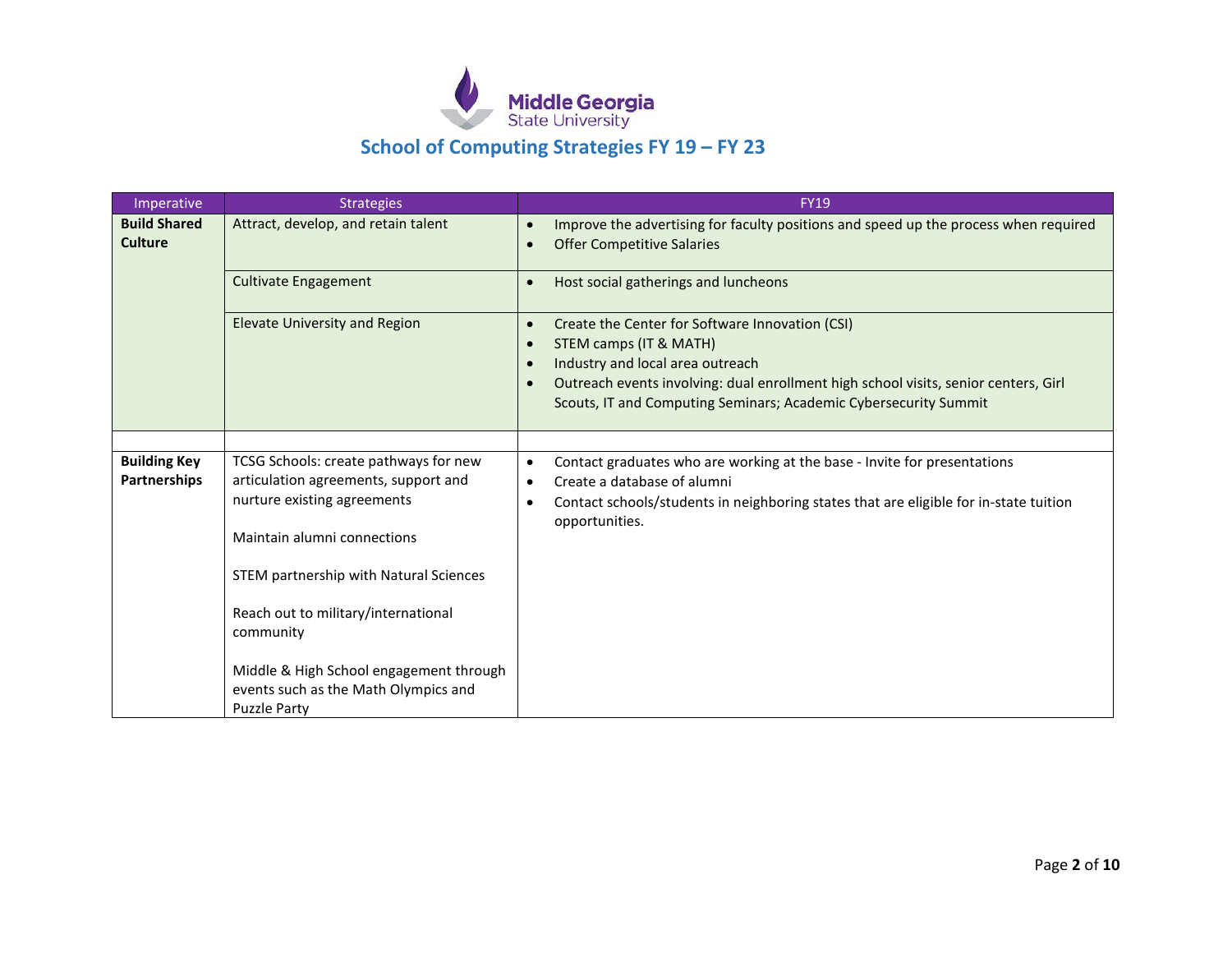

| Imperative                                       | <b>Strategies</b>                           | <b>FY20</b>                                                                                                                                                                                                         |
|--------------------------------------------------|---------------------------------------------|---------------------------------------------------------------------------------------------------------------------------------------------------------------------------------------------------------------------|
| <b>Grow</b><br><b>Enrollment</b><br>with Purpose | <b>Expand and Enrich F2F Instruction</b>    | Partner with recruiting<br>$\bullet$<br>Partner with marketing<br>Engage Alumni<br>Determine needs of non-traditional students                                                                                      |
|                                                  | <b>Expand and Enrich Online Instruction</b> | Lower costs of course materials where possible<br>$\bullet$<br>Look for free and open access textbooks/materials to substitute expensive text for<br>courses<br>Improve instructional design for courses            |
|                                                  |                                             |                                                                                                                                                                                                                     |
| <b>Own Student</b><br><b>Success</b>             | Develop Academic Pipelines                  | Increase dual-enrollment awareness<br>$\bullet$<br>Implement recommendations related to articulation agreements and AP offerings<br>Find methods to recruit math students as they enroll, or in high school         |
|                                                  | <b>Expand Degrees</b>                       | Reach out to High School Guidance Counselors and Technical Colleges to determine<br>student wants and needs<br>Begin accepting applications for Doctor of Science in IT<br>Hire new IT Faculty for doctoral program |
|                                                  | <b>Expand Student Engagement</b>            | Expand club offerings for online students<br>Engage students in the Center for Software Innovation                                                                                                                  |
|                                                  | <b>Expand Experiential Learning</b>         | Investigate more opportunities with companies who have Advisory Board<br>representation                                                                                                                             |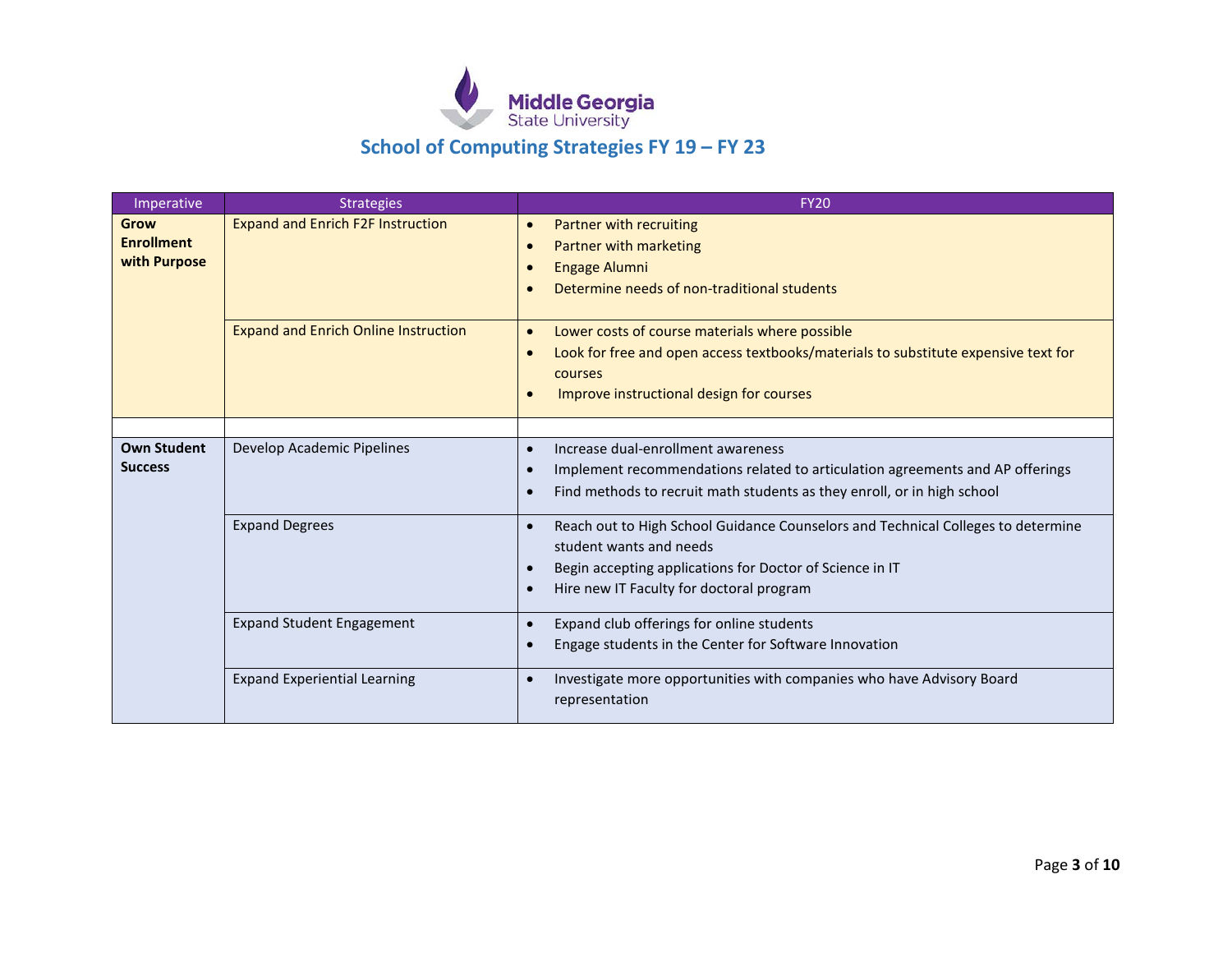

| Imperative                            | <b>Strategies</b>                                                                                          | <b>FY20</b>                                                                                                          |
|---------------------------------------|------------------------------------------------------------------------------------------------------------|----------------------------------------------------------------------------------------------------------------------|
| <b>Build Shared</b><br><b>Culture</b> | Attract, develop, and retain talent                                                                        | Assist Faculty/Staff Development Plan and Career Path planning<br>$\bullet$                                          |
|                                       | <b>Cultivate Engagement</b>                                                                                | Implement and/or expand faculty colloquium<br>$\bullet$                                                              |
|                                       | <b>Elevate University and Region</b>                                                                       | Host Conferences, STEM Camps<br>$\bullet$                                                                            |
|                                       |                                                                                                            | Seek national grants                                                                                                 |
|                                       |                                                                                                            |                                                                                                                      |
| <b>Building Key</b><br>Partnerships   | TCSG Schools: create pathways for new<br>articulation agreements, support and                              | Contact schools/students in neighboring states that are eligible for in-state tuition<br>$\bullet$<br>opportunities. |
|                                       | nurture existing agreements and                                                                            | Improve partnerships with NSA/DHS by inviting them to attend MGA                                                     |
|                                       | relationships.                                                                                             | seminars/symposiums                                                                                                  |
|                                       | Keep aware and involved in MGA<br>opportunities (programs, conferences,<br>opportunities, and newsletter). |                                                                                                                      |
|                                       | Maintain alumni connections                                                                                |                                                                                                                      |
|                                       | STEM partnership with Natural Sciences                                                                     |                                                                                                                      |
|                                       | Reach out to military/international<br>community                                                           |                                                                                                                      |
|                                       | Middle & High School engagement through<br>events like the Math Olympics and Puzzle<br>Party               |                                                                                                                      |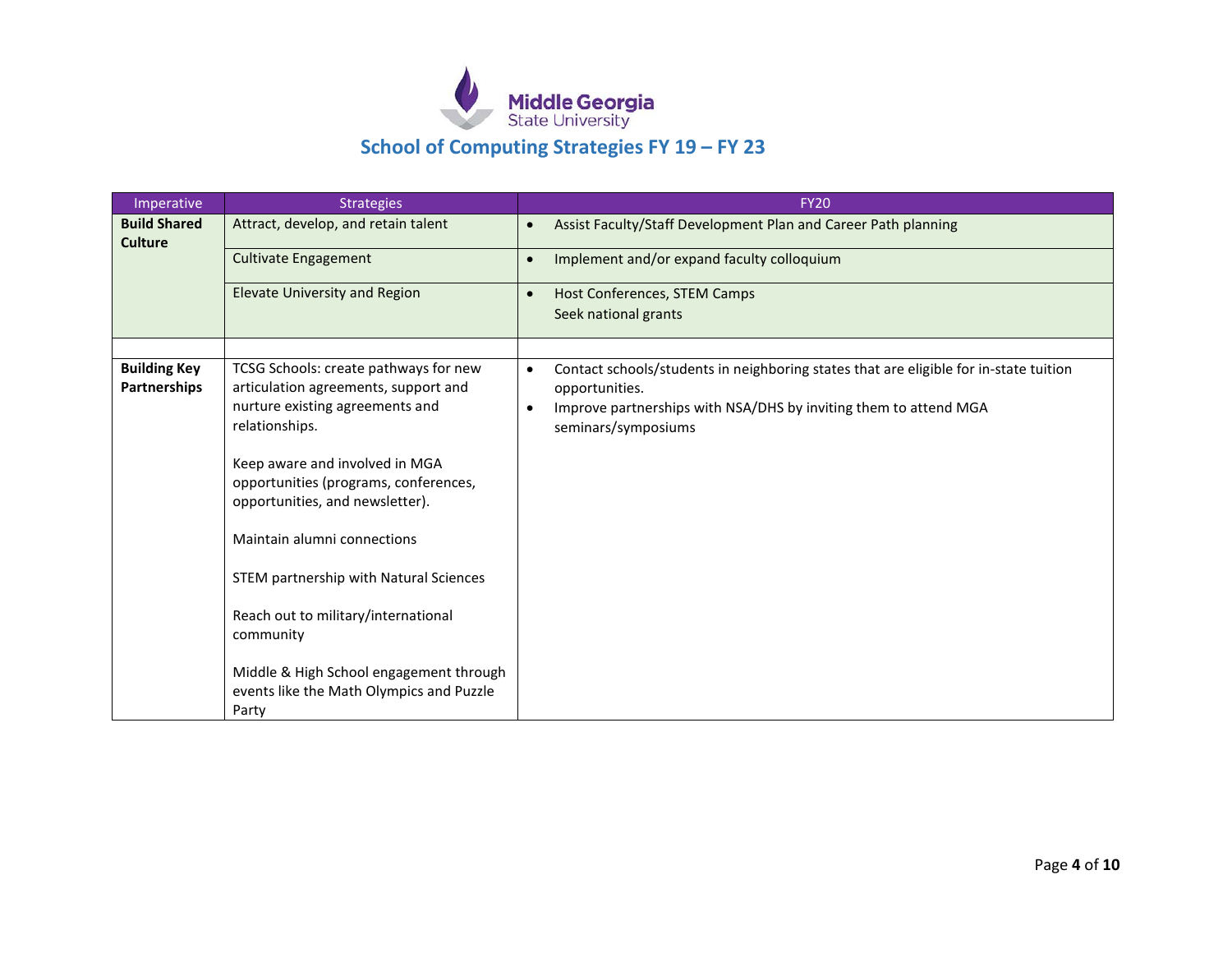

| Imperative                                       | <b>Strategies</b>                           | <b>FY21</b>                                                                                                                                                            |
|--------------------------------------------------|---------------------------------------------|------------------------------------------------------------------------------------------------------------------------------------------------------------------------|
| <b>Grow</b><br><b>Enrollment</b><br>with Purpose | <b>Expand and Enrich F2F Instruction</b>    | Implement instructional design as a proactive measure<br>$\bullet$<br>Improve scheduling that works best for non-traditional students                                  |
|                                                  | <b>Expand and Enrich Online Instruction</b> | Implement instructional design as a proactive measure<br>$\bullet$                                                                                                     |
|                                                  |                                             |                                                                                                                                                                        |
| <b>Own Student</b><br><b>Success</b>             | Develop Academic Pipelines                  | Streamline the pipeline from BSIT to MSIT<br>$\bullet$<br>Expand marketing of online BSIT nationally                                                                   |
|                                                  | <b>Expand Degrees</b>                       | Begin Doctor of Science in IT<br>$\bullet$<br>Review Concentrations to remain current<br>Develop assessment plan for DSc                                               |
|                                                  | <b>Expand Student Engagement</b>            | Plan IT and Math focused event/camp during High School Spring Breaks for JUNIORS<br>$\bullet$                                                                          |
|                                                  | <b>Expand Experiential Learning</b>         | <b>Expand International Opportunities</b><br>$\bullet$<br>Create a partnership with actuarial firms in a possible degree in Actuarial Sciences or<br><b>Statistics</b> |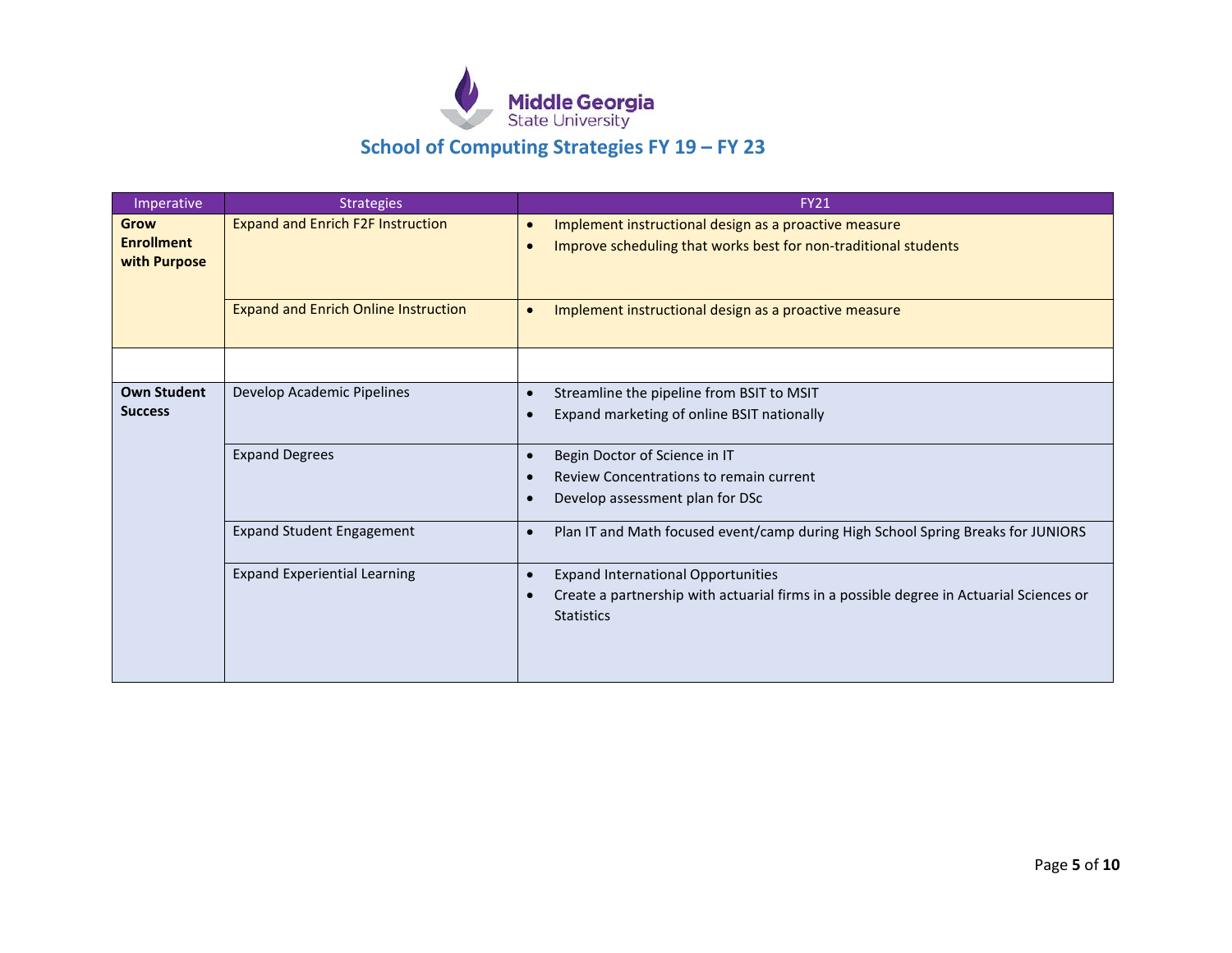

| Imperative                                 | <b>Strategies</b>                                                                                                                                                                                                                                                                                                                                                                                                                                                            | <b>FY21</b>                                                                                                           |
|--------------------------------------------|------------------------------------------------------------------------------------------------------------------------------------------------------------------------------------------------------------------------------------------------------------------------------------------------------------------------------------------------------------------------------------------------------------------------------------------------------------------------------|-----------------------------------------------------------------------------------------------------------------------|
| <b>Build Shared</b><br><b>Culture</b>      | Attract, develop, and retain talent                                                                                                                                                                                                                                                                                                                                                                                                                                          | Increase funding for Research, Conferences, and travel<br>$\bullet$                                                   |
|                                            | <b>Cultivate Engagement</b>                                                                                                                                                                                                                                                                                                                                                                                                                                                  | Form special interest groups around research interests<br>$\bullet$                                                   |
|                                            | <b>Elevate University and Region</b>                                                                                                                                                                                                                                                                                                                                                                                                                                         | Become recipient of multiple large grants and publish in academic journals, and engage<br>$\bullet$<br>news reporting |
|                                            |                                                                                                                                                                                                                                                                                                                                                                                                                                                                              |                                                                                                                       |
| <b>Building Key</b><br><b>Partnerships</b> | TCSG Schools: create pathways for new<br>articulation agreements, support and<br>nurture existing agreements and<br>relationships<br>Keep aware and involved in MGA<br>opportunities (programs, conferences,<br>opportunities, and newsletter).<br>Maintain alumni connections<br>STEM partnership with Natural Sciences<br>Reach out to military/international<br>community<br>Middle & High School engagement through<br>events like the Math Olympics and Puzzle<br>Party | Internships at the base<br>$\bullet$                                                                                  |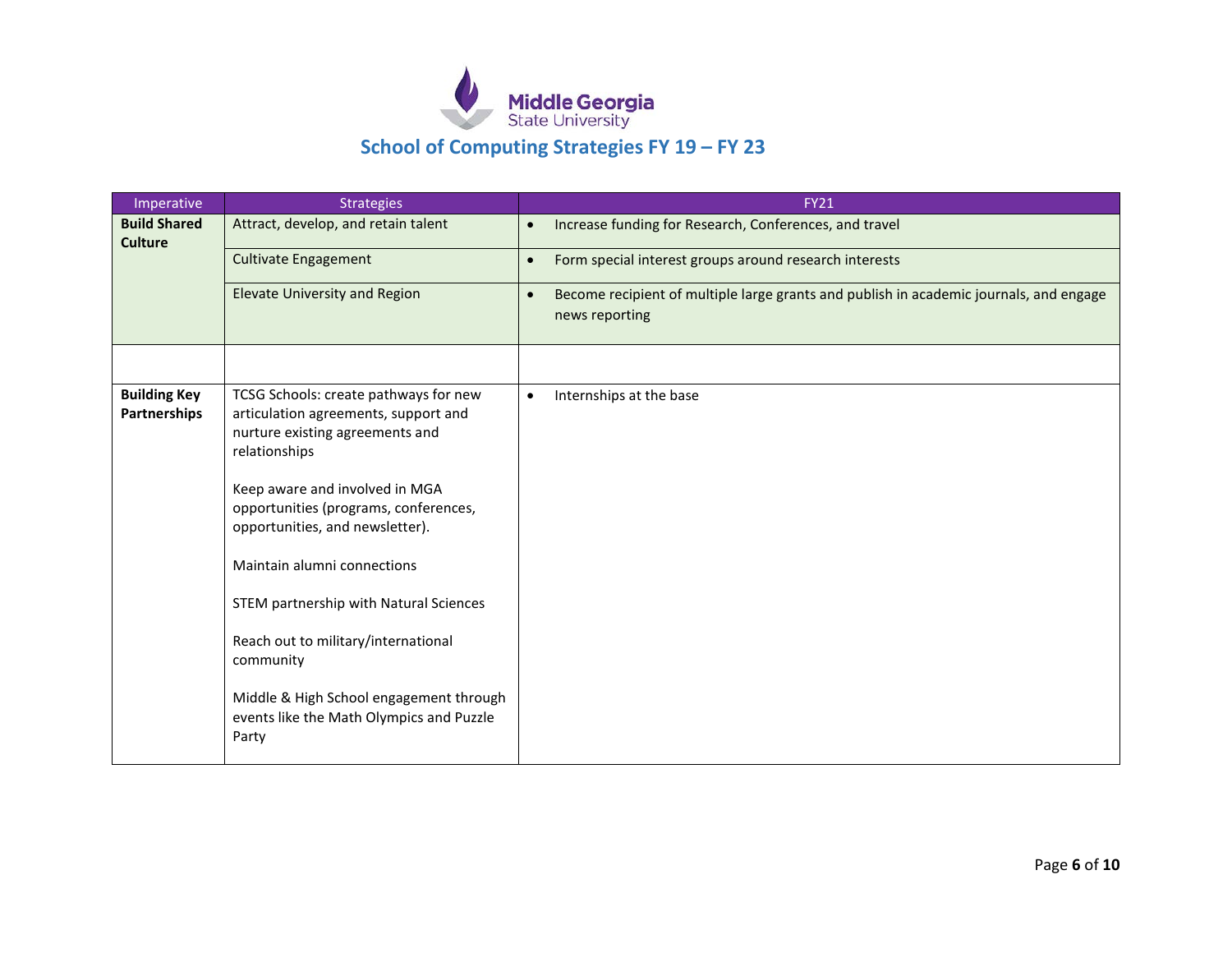

| Imperative                                       | <b>Strategies</b>                           | <b>FY22</b>                                                                                                                                      |
|--------------------------------------------------|---------------------------------------------|--------------------------------------------------------------------------------------------------------------------------------------------------|
| <b>Grow</b><br><b>Enrollment</b><br>with Purpose | <b>Expand and Enrich F2F Instruction</b>    | Implement recommendation from FY21 to improve scheduling for each campus -- for<br>$\bullet$<br>specific academic programs and build communities |
|                                                  | <b>Expand and Enrich Online Instruction</b> | Standardize instructional design strategies, and tools<br>$\bullet$                                                                              |
|                                                  |                                             |                                                                                                                                                  |
| <b>Own Student</b><br><b>Success</b>             | Develop Academic Pipelines                  | Expand marketing of online BSIT, MSIT, and DSc IT nationally<br>Expand marketing for online math degree in Statistics                            |
|                                                  | <b>Expand Degrees</b>                       | Explore IT Management degree (with School of Business)<br>Begin assessment plan for DSc                                                          |
|                                                  | <b>Expand Student Engagement</b>            | Foster environment for student-led special projects that gives students credit for<br>$\bullet$<br>learning and giving                           |
|                                                  | <b>Expand Experiential Learning</b>         | Integrate more project based learning into many classes                                                                                          |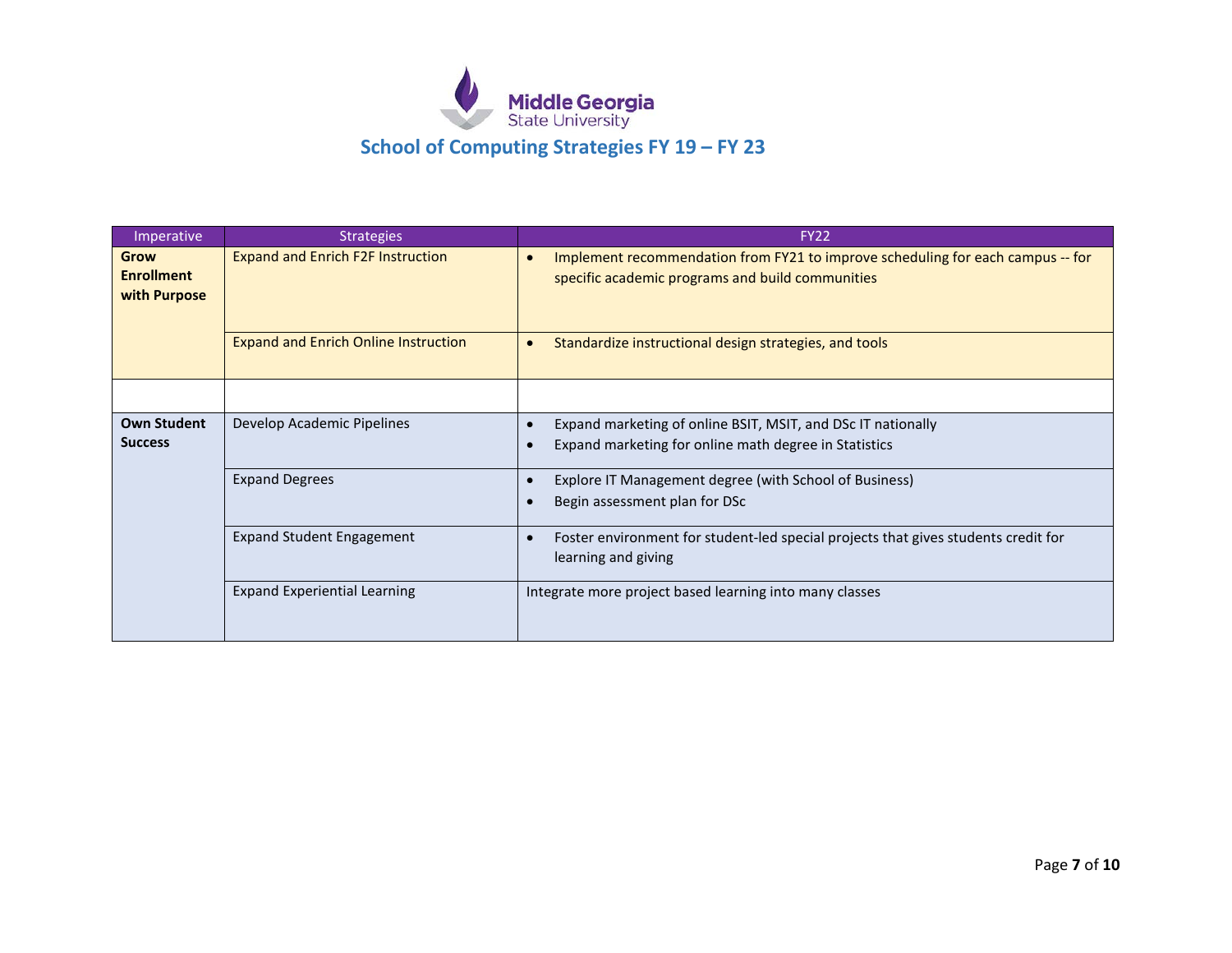

| Imperative                            | <b>Strategies</b>                                                                                                                                                                                                                                                                                                                                                                                                                                                             | <b>FY22</b>                                                        |
|---------------------------------------|-------------------------------------------------------------------------------------------------------------------------------------------------------------------------------------------------------------------------------------------------------------------------------------------------------------------------------------------------------------------------------------------------------------------------------------------------------------------------------|--------------------------------------------------------------------|
| <b>Build Shared</b><br><b>Culture</b> | Attract, develop, and retain talent                                                                                                                                                                                                                                                                                                                                                                                                                                           | Provide Grants office support<br>$\bullet$                         |
|                                       | <b>Cultivate Engagement</b>                                                                                                                                                                                                                                                                                                                                                                                                                                                   | Continue expanding faculty colloquium<br>$\bullet$                 |
|                                       | <b>Elevate University and Region</b>                                                                                                                                                                                                                                                                                                                                                                                                                                          | Increase attendance in IT/Math seminars, conferences<br>$\bullet$  |
|                                       |                                                                                                                                                                                                                                                                                                                                                                                                                                                                               |                                                                    |
| <b>Building Key</b><br>Partnerships   | TCSG Schools: create pathways for new<br>articulation agreements, support and<br>nurture existing agreements and<br>relationships.<br>Keep aware and involved in MGA<br>opportunities (programs, conferences,<br>opportunities, and newsletter).<br>Maintain alumni connections<br>STEM partnership with Natural Sciences<br>Reach out to military/international<br>community<br>Middle & High School engagement through<br>events like the Math Olympics and Puzzle<br>Party | Seek Industry / Not-for-profit companies and projects<br>$\bullet$ |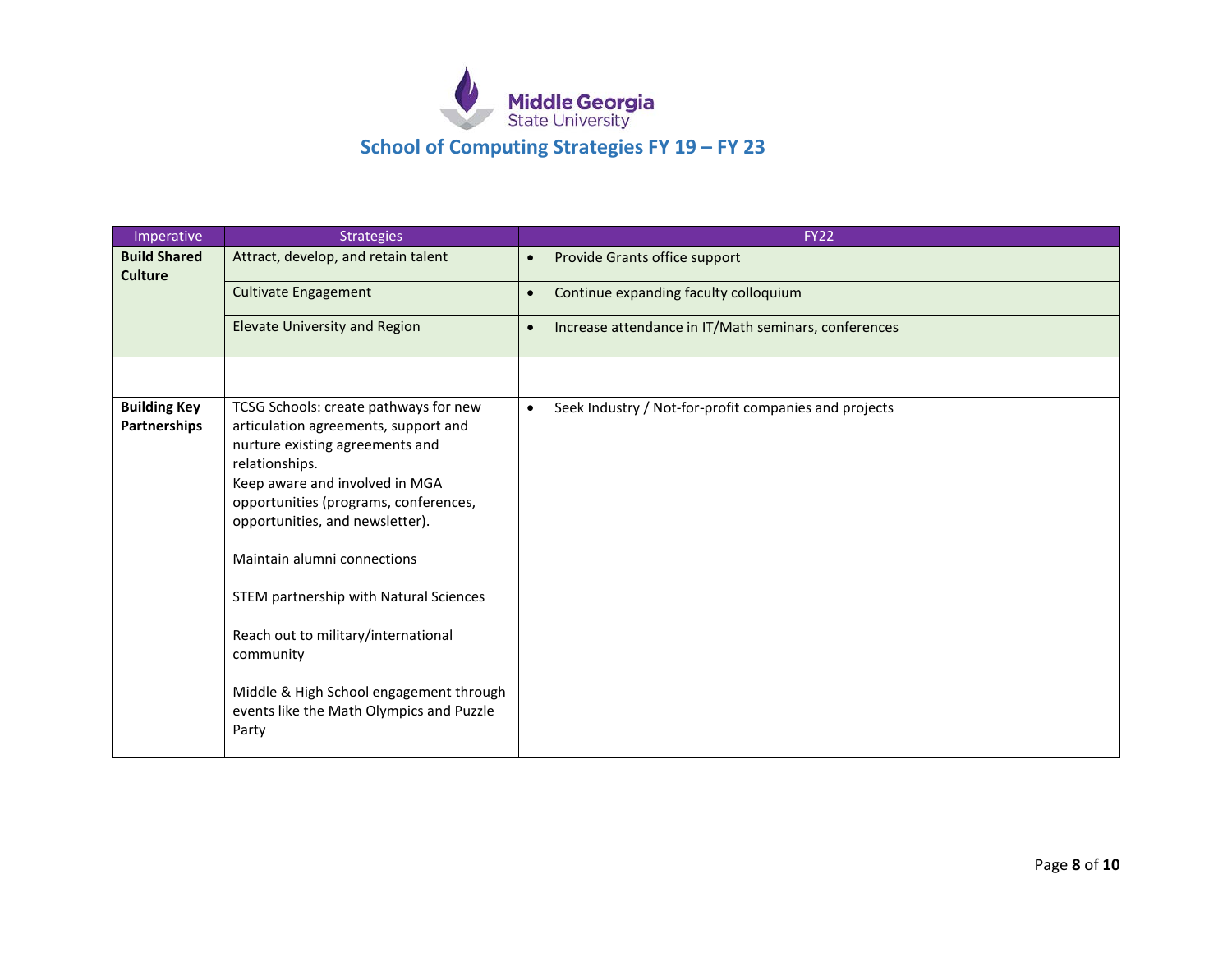

| Imperative                                       | <b>Strategies</b>                           | <b>FY23</b>                                                                                                                        |
|--------------------------------------------------|---------------------------------------------|------------------------------------------------------------------------------------------------------------------------------------|
| <b>Grow</b><br><b>Enrollment</b><br>with Purpose | <b>Expand and Enrich F2F Instruction</b>    | Assess and evaluate implementation<br>$\bullet$<br>Continue analyzing data                                                         |
|                                                  | <b>Expand and Enrich Online Instruction</b> | Assess and evaluate instructional design strategies, and tools<br>$\bullet$                                                        |
| <b>Own Student</b><br><b>Success</b>             | Develop Academic Pipelines                  | Expand marketing of online BSIT, MSIT, and DSc IT internationally                                                                  |
|                                                  | <b>Expand Degrees</b>                       | Review Concentrations to remain current<br>Analyze assessment data for DSc                                                         |
|                                                  | <b>Expand Student Engagement</b>            | Continue fostering environment for student-led special projects that gives students<br>$\bullet$<br>credit for learning and giving |
|                                                  | <b>Expand Experiential Learning</b>         | Foster environment for student-led special projects that gives students credit for<br>$\bullet$<br>learning and giving             |